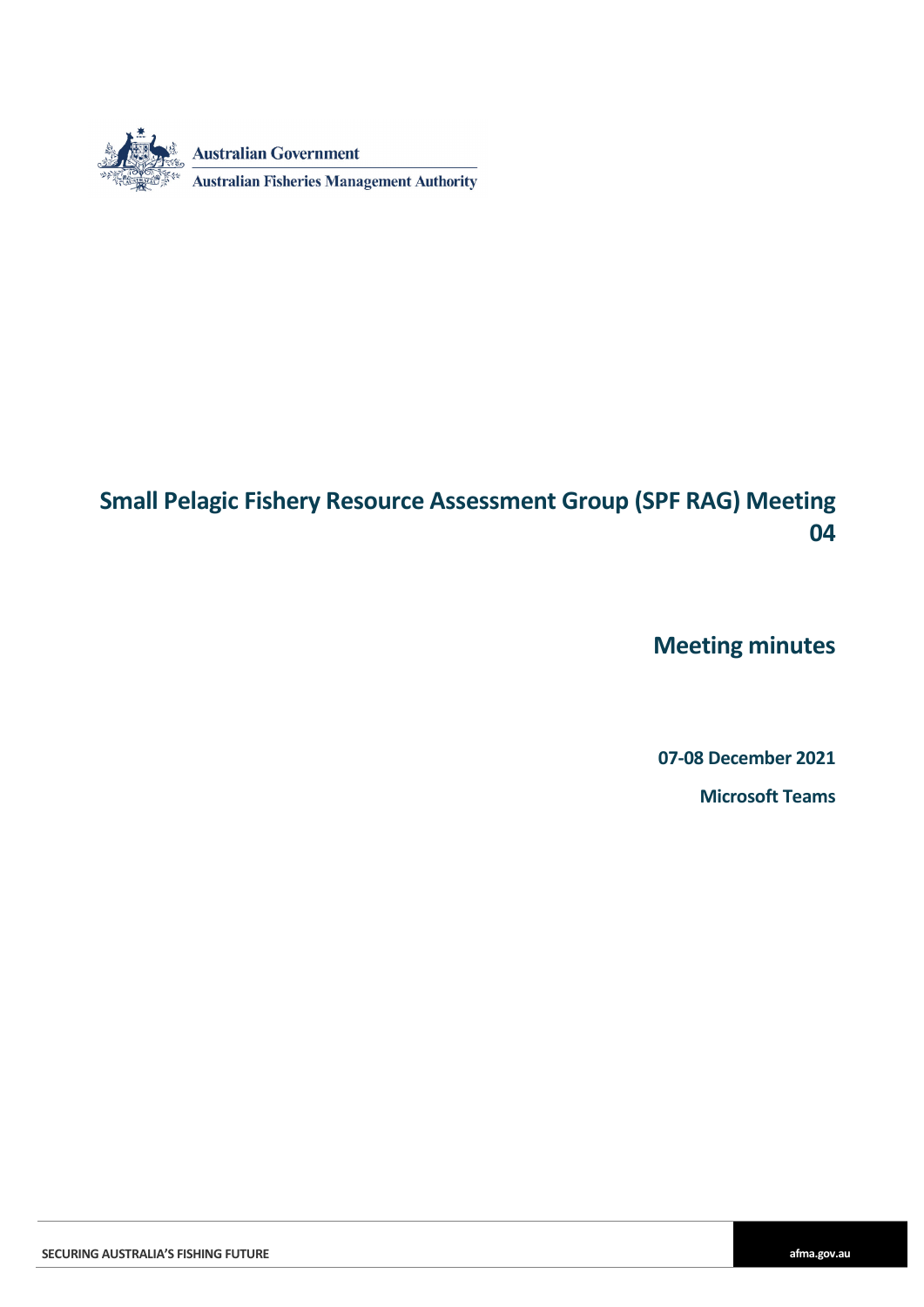The Chair opened the meeting at 0930.

#### **Agenda Item 1 - Preliminaries**

#### **1.1 Welcome and apologise**

- 1. Max Kitchell, the Chair, welcomed members and observers to the meeting and made an Acknowledgement of Country statement recognising the Traditional Owners of the many lands in which we met and payed respect to Elders past, present and emerging.
- 2. SPF RAG (the RAG) members noted the Acknowledgement of Country; that the meeting was being recorded and commenced proceedings.
- 3. It was noted Anissa Lawrence was not present for Day 1 of the proceedings.

#### **4. Membership**

| <b>SPF RAG Members</b>           |                                                               |  |  |  |  |  |
|----------------------------------|---------------------------------------------------------------|--|--|--|--|--|
| <b>Mr Max Kitchell</b>           | Chair                                                         |  |  |  |  |  |
| <b>Mr Gerry Geen</b>             | <b>Industry Member</b>                                        |  |  |  |  |  |
| Dr Tim Ward                      | <b>Scientific Member</b>                                      |  |  |  |  |  |
| <b>Dr Andrew Penney</b>          | <b>Scientific Member</b>                                      |  |  |  |  |  |
| <b>Prof Caleb Gardner</b>        | <b>Economic Member</b>                                        |  |  |  |  |  |
| <b>Mr Malcolm Poole</b>          | <b>Recreational Member</b>                                    |  |  |  |  |  |
| <b>Ms Anissa Lawrence</b>        | Conservation Member (Day 2 only)                              |  |  |  |  |  |
| <b>Dr Lara Ainley</b>            | <b>AFMA Member</b>                                            |  |  |  |  |  |
| Mr Max Bayly                     | <b>Executive Officer</b>                                      |  |  |  |  |  |
| <b>Invited Participants</b>      |                                                               |  |  |  |  |  |
| A/Prof Jeremy Lyle               | Invited Participant (Virtual)                                 |  |  |  |  |  |
| <b>Mr Tony Muollo</b>            | Invited Participant (Virtual)                                 |  |  |  |  |  |
| <b>Dr Gretchen Grammer</b>       | Presenter (Agenda Item 3-4) (Day 1 only)                      |  |  |  |  |  |
| <b>Observers</b>                 |                                                               |  |  |  |  |  |
| <b>Dr John Stewart</b>           | State Observer (NSW) (Virtual)                                |  |  |  |  |  |
| <b>Ms Frances Seaborn</b>        | State Observer (Tas) (Virtual) (apologies<br>from $10-11$ am) |  |  |  |  |  |
| <b>Ms Rocio Noriega Tronloso</b> | <b>ABARES Observer (Virtual)</b>                              |  |  |  |  |  |
| <b>Ms Fiona Hill</b>             | <b>AFMA Observer</b>                                          |  |  |  |  |  |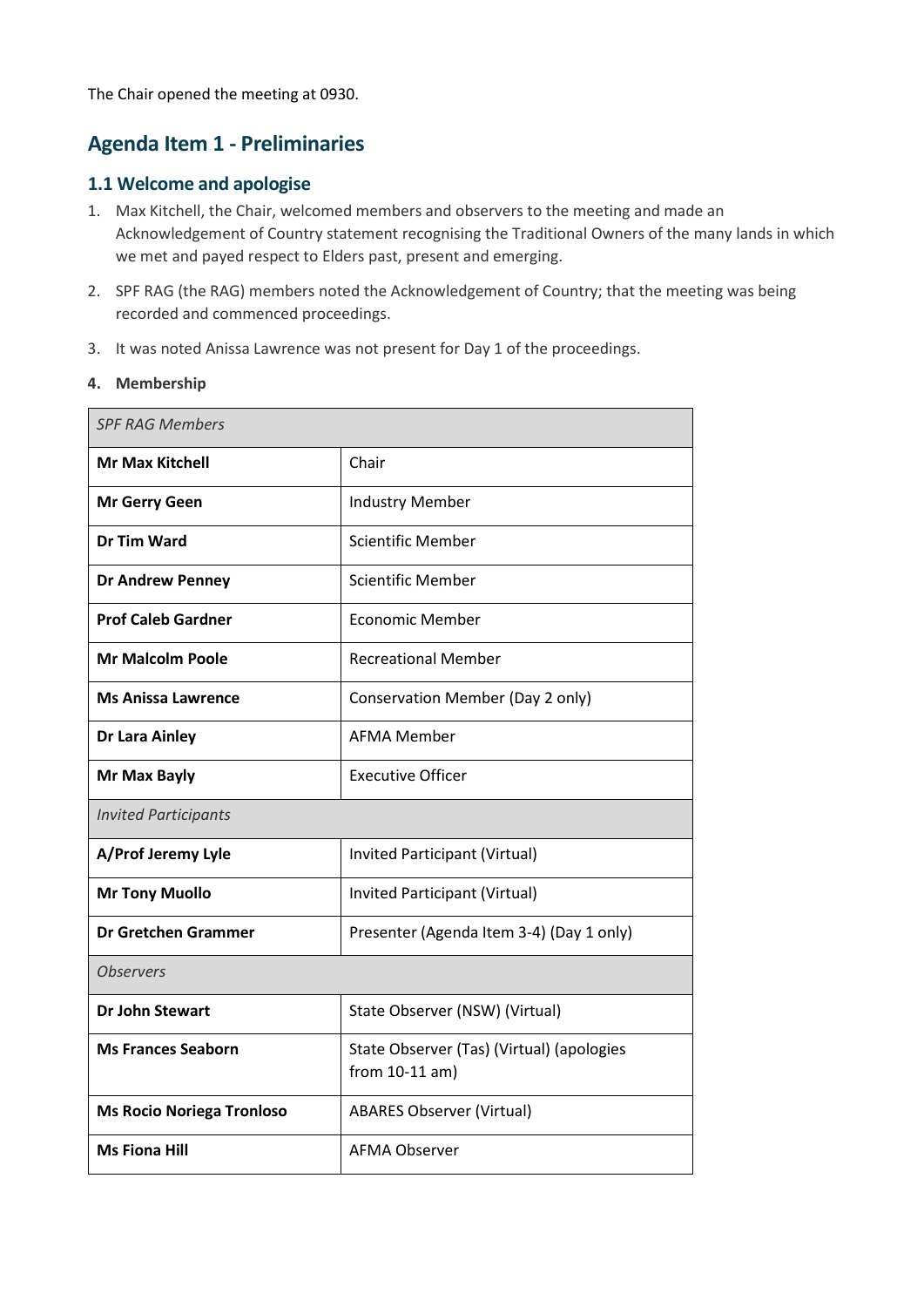#### **1.2 Declarations of interest**

- 5. The RAG members followed the conflict of interest declarations as outlined in *Resource Assessment Groups - Fisheries Administration Paper 12*. Members and participants reviewed and updated the Declarations of Interest included at **Attachment A.**
- 6. Regarding potential conflicts with agenda items, the following interests were declared:
	- Tim Ward, John Stewart and Caleb Gardner declared conflicts of interest for agenda item 10
	- Mr Muollo declared a conflict of interest for agenda item 4.
- 7. The RAG agreed that the members with declared conflicts should participate in the discussion for agenda item 10, however should not take part in the formation of any recommendations.
- 8. The RAG agreed that Mr Muollo should participate in the discussion for agenda item 4, but not take part in formation of recommendations for agenda item 4.

#### **1.3Adoption of agenda**

9. The RAG adopted the Agenda (**Attachment B**) as final.

#### **1.4Minutes of previous meeting**

10. The RAG noted the final minutes of the SPF RAG meeting of 01 July 2021, which are available on the [AFMA website](https://www.afma.gov.au/small-pelagic-fishery-resource-assessment-group-past-meetings) ('Fisheries Management' – 'Committees'- Resource Assessment Groups'- 'SPFRAG').

#### **1.5 Actions arising from previous meetings**

- 11. The RAG noted the Action Items and updates from previous meetings at **Attachment C**.
- 12. The RAG noted concerns surrounding the 5 boat confidentiality rule. AFMA provided an update on the Information Disclosure Policy review which is currently underway. **The RAG requested an update on the review process at its next meeting.**

#### **Agenda Item 2 – Review of Fishery Performance / ERA Annual Checklist**

- 13. The AFMA member introduced the agenda item, presenting data on bycatch and protected species interactions.
- 14. The RAG noted the following:
	- Some species are not in the appropriate lists for their classification e.g. blue marlin and manta rays.
	- Some of the larger species in the bycatch list (such as large sharks, rays, marlins) may be more appropriately reported as number of interactions rather than estimated weight.
	- Discarded species reported as "Oceanic mixed" are mostly mackerel species that cannot be identified as they were present in shots that were not able to be brought on board for various reasons.
	- Species that are high risk under the ERA results or of greater conservation concern should be examined in finer detail for future RAG meetings.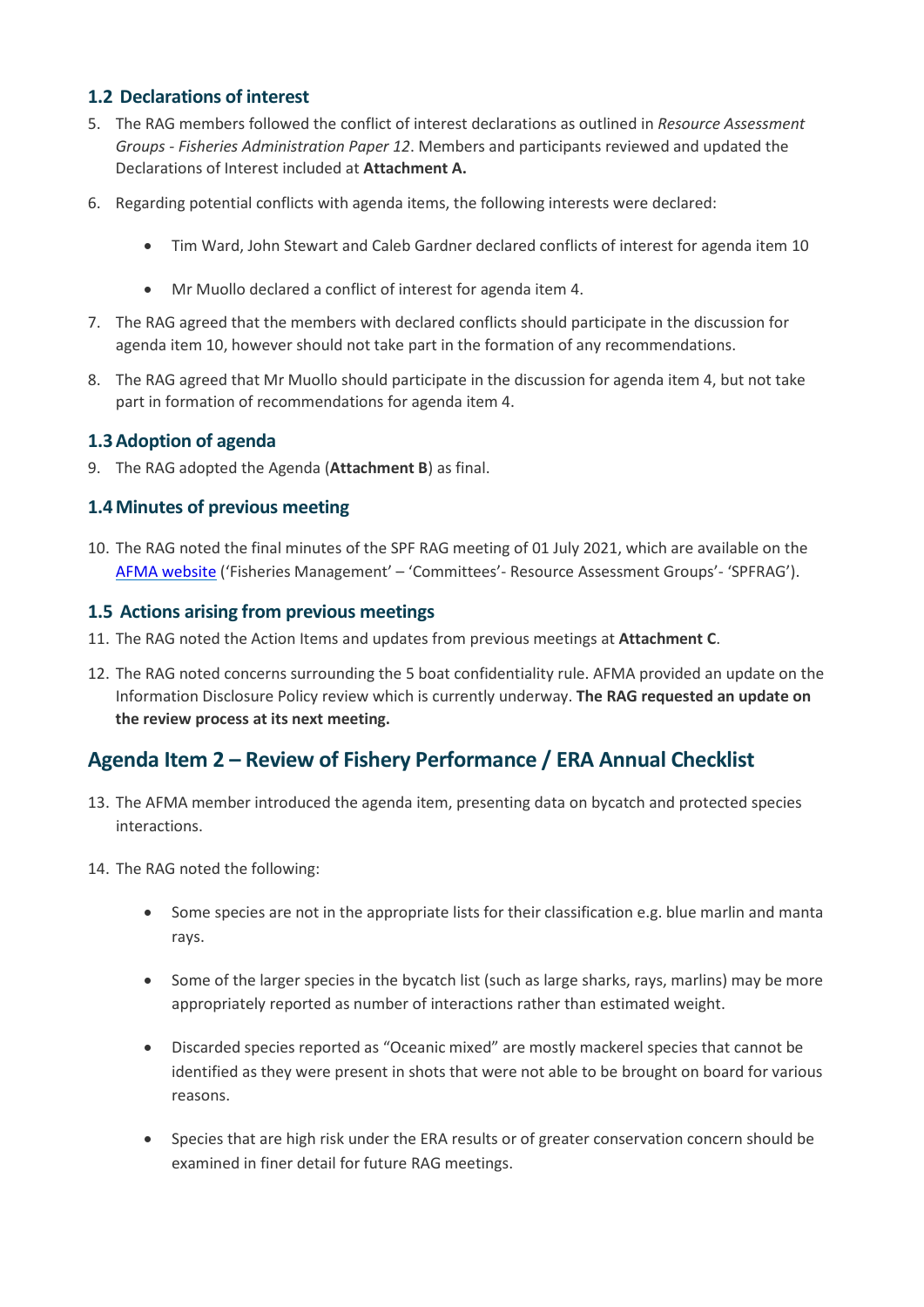- 15. The RAG requested that AFMA determine the possibility of recording life status for key species of interest (e.g. sharks, rays, sunfish).
	- Mr Muollo raised concerns of requiring additional work from the skippers.
- **16. The RAG recommended AFMA highlight the conservation status of TEP species for future meetings and provide greater detail for species of greater conservation dependence (e.g. grey nurse sharks, albatross) and general interest (e.g. dolphins).**
- **17.** The RAG completed the Annual ERA Checklist for the Mid-water Trawl (MWT) sector of the SPF. The following key points were noted:
	- Since the reference period of the last ERA (2012-2016), new areas have been fished.
	- There have been changes to mitigation measures for TEP interactions in the fishery. While the gear is similar, it is smaller on the current fishing operation than from the ERA reference period and he deployment of barrier nets has changed.

The completed SPF MWT Annual ERA Checklist is at Attachment D.

**Action Item 1. AFMA will investigate currently available data, through logbooks and observer reports, to provide greater clarity in bycatch reporting around species of interest identified by the SPFRAG.** 

### **Agenda Item 3 – Redbait East DEPM Survey Results**

- 18. Dr Gretchen Grammer presented the Redbait East DEPM survey results. The RAG noted the following key points:
	- The spawning area was 19,715 km<sup>2</sup> (34 % of the 57,486 km<sup>2</sup> sampled).
	- The sex ratio estimate was 0.5 in the 2020 survey. In 2005 and 2006 it was 0.3 and 0.4 respectively.
	- There remains uncertainty surrounding the values of egg production in the data due to difficulties in sampling young eggs.
	- A base case scenario of 54,017 tonnes was recommended as the estimate for the Redbait East stock.

## **Agenda Item 4 – Annual Fishery Assessment**

19. Dr Gretchen Grammer presented the Annual Fishery Assessment. A full summary of RAG discussion can be found at Appendix A – SPF Species Summary.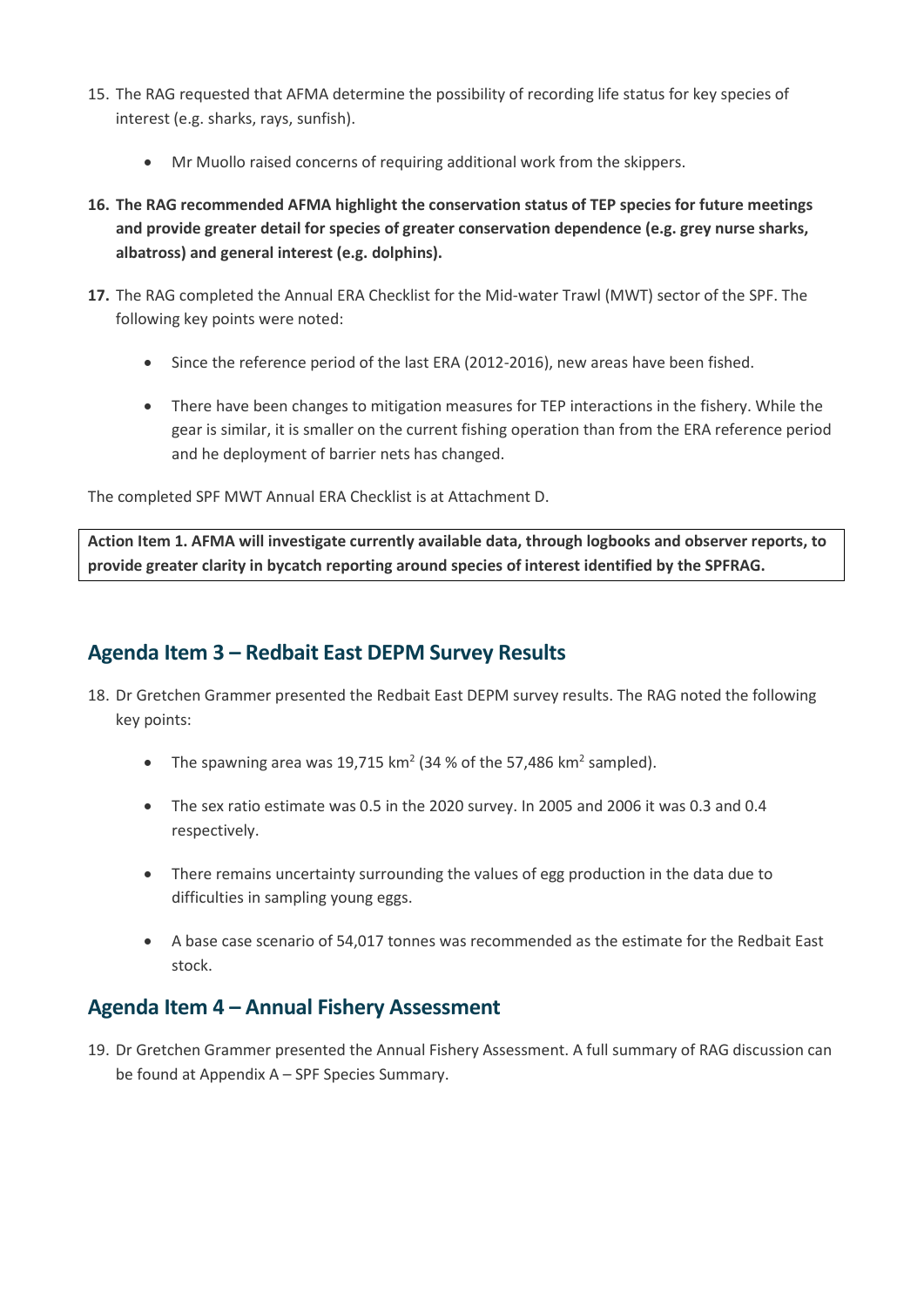## **Agenda Item 5 – RBC Advice for all SPF quota species for the 2022-23 SPF fishing season**

- 20. The RAG agreed to a new biomass estimate, accepting the recently completed DEPM results, for redbait east and provided advice on the RBCs for all SPF quota species 2022-23 SPF fishing season. A summary of the RAG advice is provided at Appendix A – SPF Species Summary.
- 21. The RAG recommended the RBCs for each stock be rounded to the nearest 100 tonnes.

#### **Agenda Item 6 – SPF Harvest Strategy Update**

- 22. The AFMA member introduced the agenda item, seeking advice from the RAG concerning an update to the SPF Harvest Strategy (the Strategy), in particular the inclusion of text relating to the explicit consideration of harvest control rules.
- 23. Noting that the exploitation rates for all SPF stocks are currently well below the maximum exploitation rates at Tier 1, The RAG recommended the following text be incorporated into the Strategy to address concerns raised by the Marine Stewardship Council:
	- *"Within three years of the fishery reaching Tier 1 exploitation rates for any stock, advice from SPFRAG will be sought regarding the development of harvest control rules that reduce the exploitation rate if the spawning biomass declines below the target reference point (B50, i.e. 50% of unfished biomass\*) and towards the limit reference point (B20, i.e. 20% of unfished biomass). SPFRAG will consider implementing threshold reference points that trigger lower exploitation rates that minimise the probability of the spawning biomass declining towards the point of recruitment impairment (limit reference point) and include options for increasing the frequency of data collection to enable the detection of unexpected declines in productivity."*
	- \*The proxy for unfished biomass (B0) is the largest reliable estimate of spawning biomass for each species obtained using the DEPM.
- 24. The RAG discussed the limit and target reference points outlined in the Strategy:
	- Some members suggested the limit reference points were not precautionary enough and did not adequately take into account the effects of climate change.
	- The RAG noted that the level of dependence of small pelagic fish on Australian marine ecosystems is not as great as it is in other parts of the world.
	- The current reference points in the Strategy are strongly justified by available science.
	- Significant MSE testing was conducted in developing the current exploitation rates prescribed under the Strategy to ensure they are sufficiently precautionary.
	- The Commonwealth Harvest Strategy Policy (the Policy) guides the objectives of AFMA's Harvest Strategies to optimise the sustainable harvest of stocks.
	- The RAG noted that the Policy does not explicitly consider the biomass of fish that should remain in the water to ensure the ecosystem can function properly.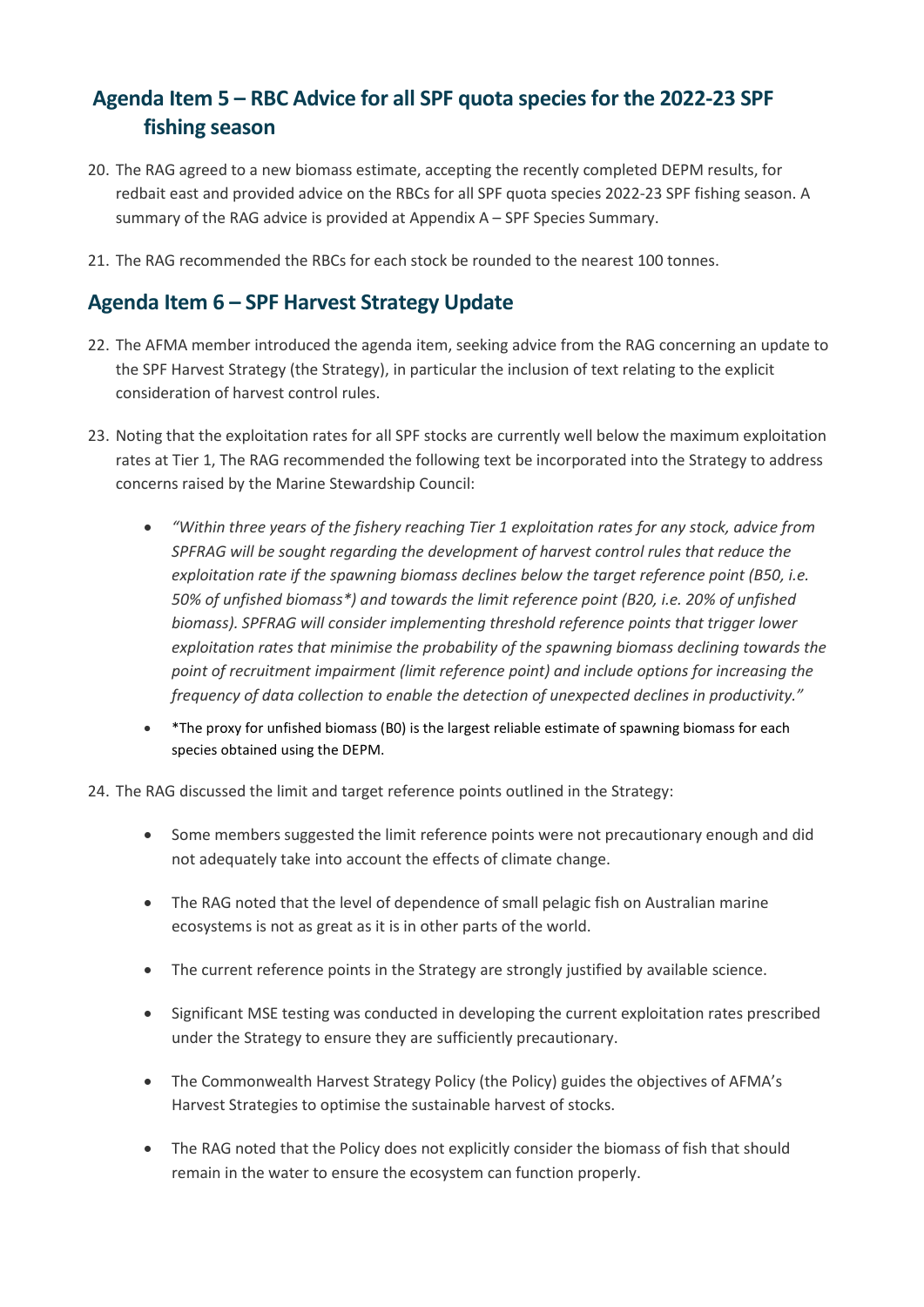- The Strategy was developed considering ecosystem function and the role that small pelagic fish play in the food web of Southeast Australia and noted research, such as that conducted by Beth Fulton, in determining the reference points in the Strategy.
- Having a target reference point of B50 in the Strategy provides sufficient opportunity to put management arrangements in place before the limit reference point is reached. The intention is to ensure that stocks remain near or above this target, well above the limit reference level.
- 25. AFMA noted a handbook to address the impacts of climate change is being developed and relevant committees will be consulted over the coming years.
- **26. The RAG recommended the next review of the SPF Harvest Strategy consider the limit and target reference points as well as the impacts of climate change.**
- 27. The Chair closed the meeting for Day 1 at 1530.

### **Agenda Item 7 – SPF Underwater Camera Project**

- 28. The AFMA member introduced the agenda item, noting an apology from Dr Wakeford who was unable to present the agenda Item.
- 29. The AFMA member introduced the report and highlighted the main findings, noting the 2 key recommendations arising from the project:
	- Improve the tautness of the barrier net and therefore the likelihood of successful mitigation. The barrier net is a screen of mesh that is sewn inside the trawl net to prevent larger animals to pass into the cod-end and to channel them towards the escape hood and out of the net.
	- Reconsider data regarding the relationship between tow depth and dolphin interactions.
- 30. The RAG discussed the need to clearly define the forward barrier net because a barrier net was used on the Geelong Star operations, but is different to the forward barrier net being used now.
- 31. The RAG noted SPFIA have commenced a project following on from the outcomes of this report to continue to develop effective mitigation in the SPF MWT sector.

#### **Agenda Item 8 – SPF Bycatch and Discard Workplan**

- 32. The AFMA member introduced the agenda item seeking RAG support for the draft SPF Bycatch and Discard Workplan. If supported, the draft Workplan plan will be taken to the South East Management Advisory Committee (SEMAC) for support.
- 33. The RAG supported the draft Workplan and recommended it be taken to the next meeting of SEMAC for comment.

## **Agenda Item 9 – SPF Five Year Strategic Research Plan**

34. The AFMA member introduced the agenda item, seeking RAG support for the draft SPF Five Year Strategic Research Plan. If supported, the draft research plan will be taken to the SEMAC for comment.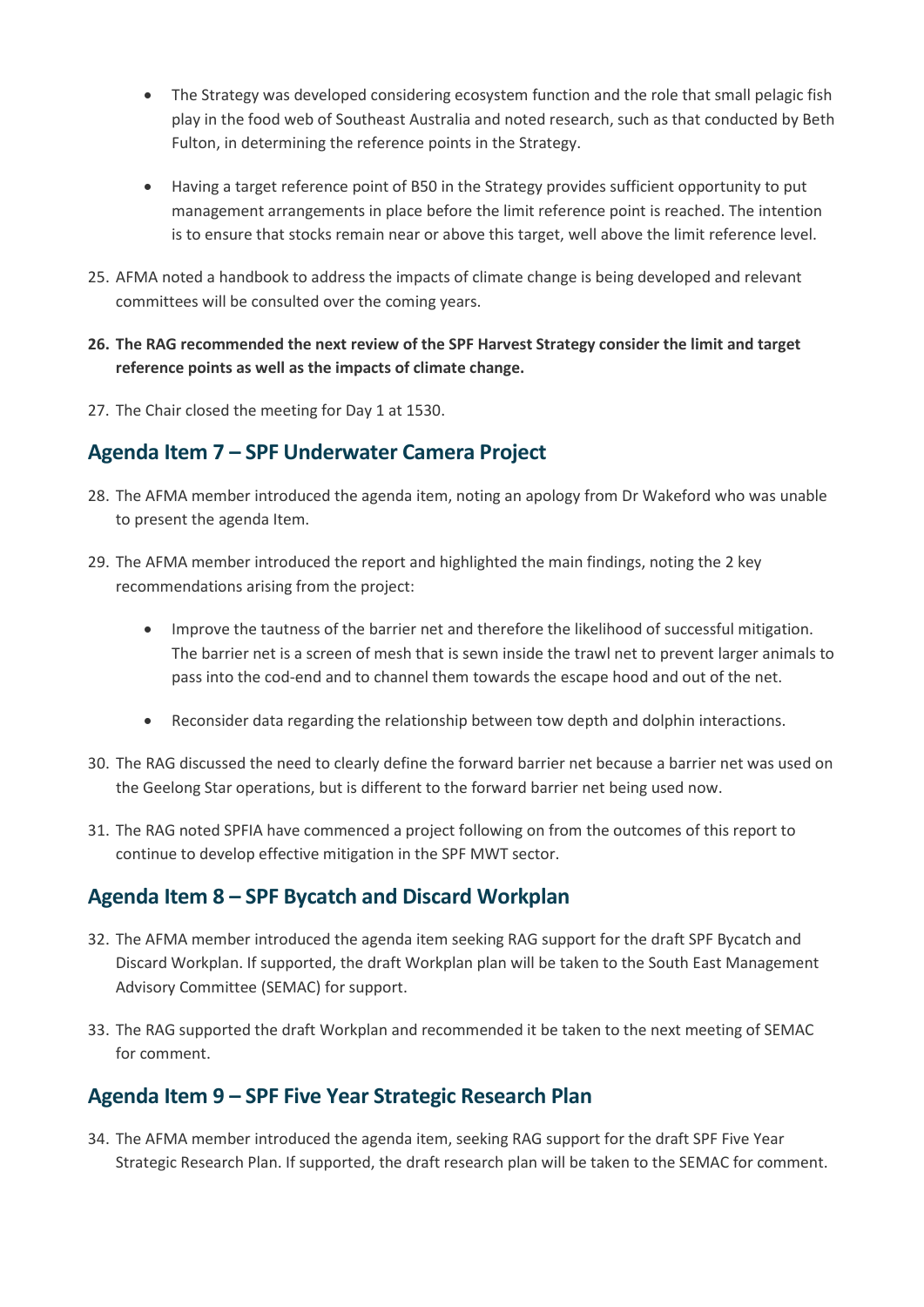35. The RAG supported the SPF Five Year Strategic Research Plan and recommended that it be taken to SEMAC for comment and support.

## **Agenda Item 10 – SPF Annual Research Priorities 2023-24**

- 36. The AFMA member introduced the agenda item, seeking advice from the RAG on the contents of the draft 2023-24 Annual Research Statement, which was provided to the RAG prior to the meeting.
- 37. The RAG noted no new research priorities included in the 2023-24 Annual Research Statement. It was further noted the any DEPM surveys in the western sub-area of the fishery are currently considered a low priority due to a lack of fishing effort.
- 38. The RAG identified potential future research priorities, including spatially explicit fisheries risk assessments for key species in the SPF.
- 39. Members who declared a conflict of interest for this agenda item left the meeting while a recommendation was made. The RAG supported the SPF Annual Research Priority 2023/23 noting no research priorities other than those that are currently funded.

### **Agenda Item 11 – Review of the SPF Dolphin Strategy**

- 40. The AFMA member introduced the agenda item, noting a review of the SPF Dolphin Strategy (the Strategy) is underway and seeking RAG advice on analysis completed by AFMA while developing interim management arrangements.
- 41. The AFMA member updated the RAG on current management arrangements, including those prescribed under the Strategy and the interim management arrangements that were put in place 1 November 2021.
- 42. The interim management arrangements are to be in place until the review of the Strategy is completed. They include a winter move on rule, a maximum interaction cap and a variation of how the interaction rate can be calculated.
- **43. The RAG supported the analysis completed by AFMA during the early stages of the review and recommended the following:**
	- **Examine the correlation between number of dolphin interactions (or interaction events) and sea temperature.**
	- **Use an interaction rate, rather than number of interactions, which is a better indicator of impact.**
	- **The spatial extent (i.e. smaller move on grids) of the move on rule could be examined further.**
- 44. The industry representatives commented on the practical implications of the current strategy from an industry perspective:
	- The interaction rate does not assist in minimising TEP interactions, but rather leads to fishers inflating their effort in order to keep the rate low which may, counter-intuitively, increase the risk of TEP interactions.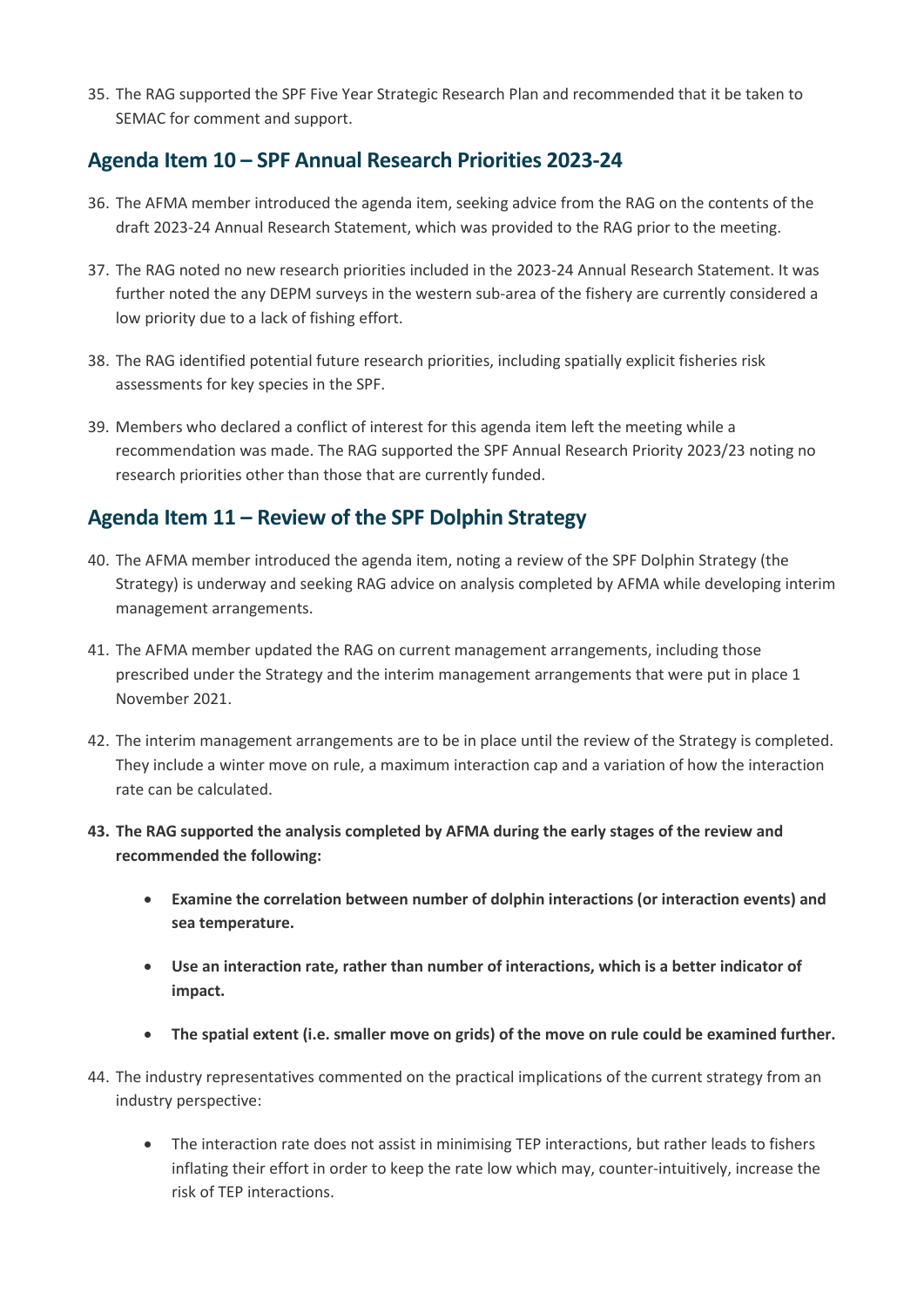- Interactions that may be considered as "bad luck events" do occur in the fishery and this should be considered in the Strategy.
- A six month exclusion will likely cause the fishery to shut down because of minimal boats operating in the SPF and this may deter further investment into the fishery.

45. The RAG discussed the following key points concerning the Strategy:

- The Strategy was developed as a way to incentivise industry to change fishing behaviour to minimise interactions with dolphins.
- The interaction rate is the key performance indicator within the Strategy and is important in monitoring the likelihood of an interaction.
- Social perspective is important but the review should primarily focus on the biological factors such as sustainability and populations size.
- The Commonwealth has not accepted a Potential Biological Removal (PBR) for dolphins as it does not align with the legislative objective to avoid and minimise protected species interactions.
- 46. The RAG agreed there needs to be a better way to incentivise industry to develop innovative mitigation measures to reduce interactions, including the use of scientific permits.
- 47. The RAG agreed that the interim management arrangements are an important step forward and would better incentivise changes to fishing behaviours than the current management arrangements in the Strategy, such as those associated with the interaction rate.
- 48. The RAG supported the recommendation that the interaction rate be used as a monitoring tool (in events where an interaction occurs and the number of dolphins interacted with) while a review of the Strategy is being completed.
- 49. The RAG further supported the use of the interaction rate as a monitoring tool in the revised Strategy.

#### **Agenda item 12 – Other Business**

- 50. The RAG discussed other business raised by the recreation member, noting the issues raised were outside of the scope of the RAG.
- 51. The AFMA member agreed the AFMA website was out of date, however had not been a priority for the section in the last year.
- 52. The AFMA member noted the catch-watch reports had been updated overnight in response to the Recreational Member's comments.
- 53. The Chair noted RAG membership is due for renewal in June 2022 and thanked the RAG for their tenure as members, invited participants and observers.

## **Close of meeting**

54. The Chair thanked the RAG for their contribution and closed the meeting at 1410.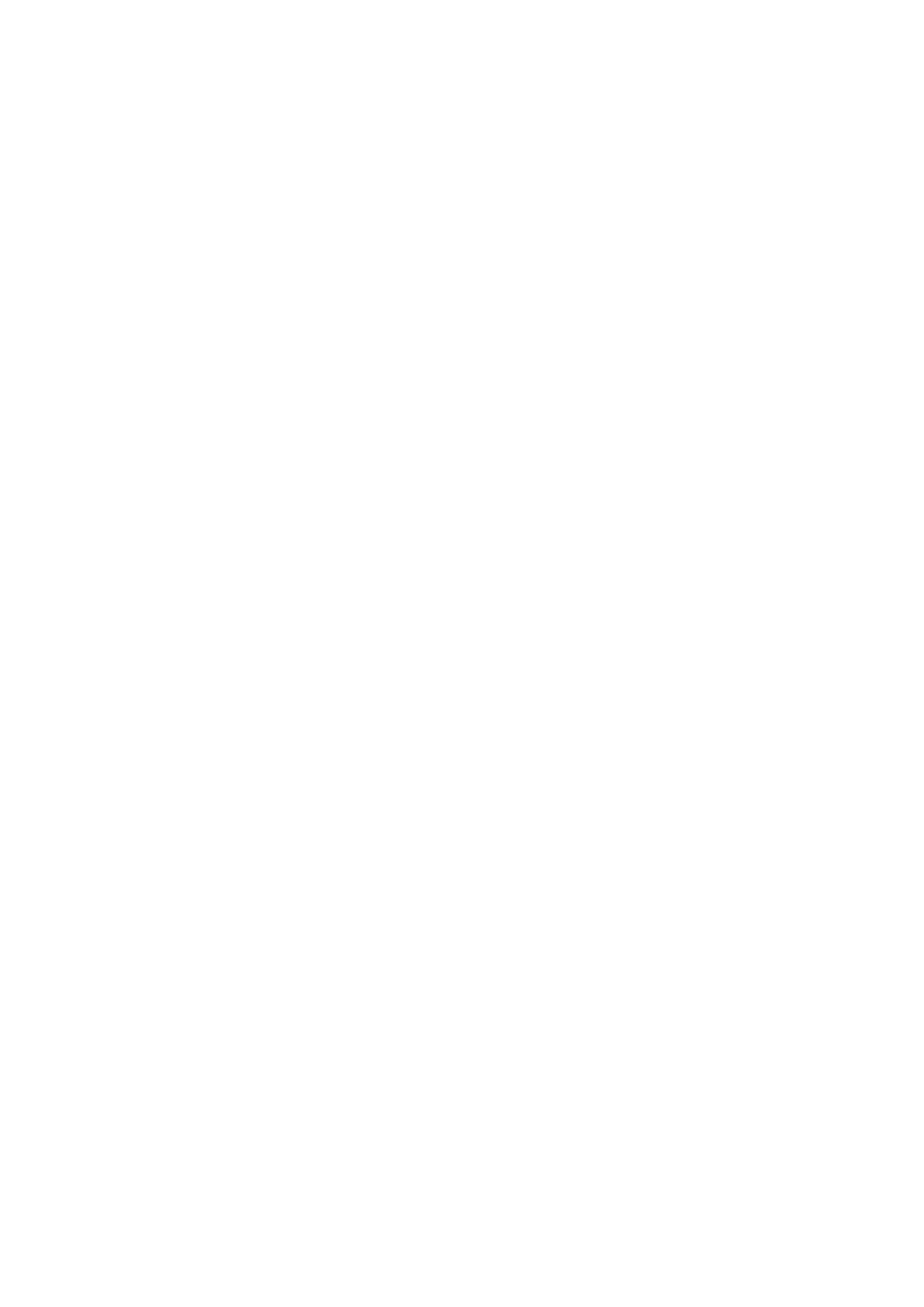# **Attachment A - Agenda**

| <b>Day 01</b>                      |                                                                                       |                   |                     |  |  |  |  |  |  |  |
|------------------------------------|---------------------------------------------------------------------------------------|-------------------|---------------------|--|--|--|--|--|--|--|
| 7 December 2021                    |                                                                                       |                   |                     |  |  |  |  |  |  |  |
| <b>Approximate</b>                 | <b>Lead presenter</b><br><b>Item</b><br><b>Purpose</b>                                |                   |                     |  |  |  |  |  |  |  |
| time                               |                                                                                       |                   |                     |  |  |  |  |  |  |  |
| 09:30 (30 min)                     | <b>Agenda item 1. Preliminaries</b>                                                   |                   |                     |  |  |  |  |  |  |  |
|                                    | 1.1 Welcome and apologies                                                             | For action        | Chair               |  |  |  |  |  |  |  |
|                                    | 1.2 Declaration of interests                                                          | For action        | Chair               |  |  |  |  |  |  |  |
|                                    | 1.3 Adoption of agenda                                                                | For action        | Chair               |  |  |  |  |  |  |  |
|                                    | 1.4 Minutes from previous meeting                                                     | For noting        | Chair               |  |  |  |  |  |  |  |
|                                    | 1.5 Actions arising from previous meetings                                            | For noting        | <b>AFMA</b>         |  |  |  |  |  |  |  |
| 10:00 (20 min)                     | Agenda item 2. Review of fisheries performance:                                       | For noting        | AFMA                |  |  |  |  |  |  |  |
|                                    | Update on bycatch and protected species interactions                                  |                   |                     |  |  |  |  |  |  |  |
| 10:30 (45 min)                     | Agenda item 3. Redbait East DEPM results                                              | For noting        | Gretchen<br>Grammer |  |  |  |  |  |  |  |
| 11:15 (45 min)                     | Agenda item 4. Annual Fishery Assessment                                              | For<br>discussion | Gretchen<br>Grammer |  |  |  |  |  |  |  |
| <b>Morning Tea Break (15 mins)</b> |                                                                                       |                   |                     |  |  |  |  |  |  |  |
| 12:15 (90 min)                     | Agenda item 5. RBC advice for all SPF quota species<br>for the 2022-23 fishing season | For advice        | AFMA                |  |  |  |  |  |  |  |
| Lunch Break (30 mins)              |                                                                                       |                   |                     |  |  |  |  |  |  |  |
| 14:15 (60 mins)                    | Agenda item 6. SPF Harvest Strategy Update                                            | For advice        | AFMA                |  |  |  |  |  |  |  |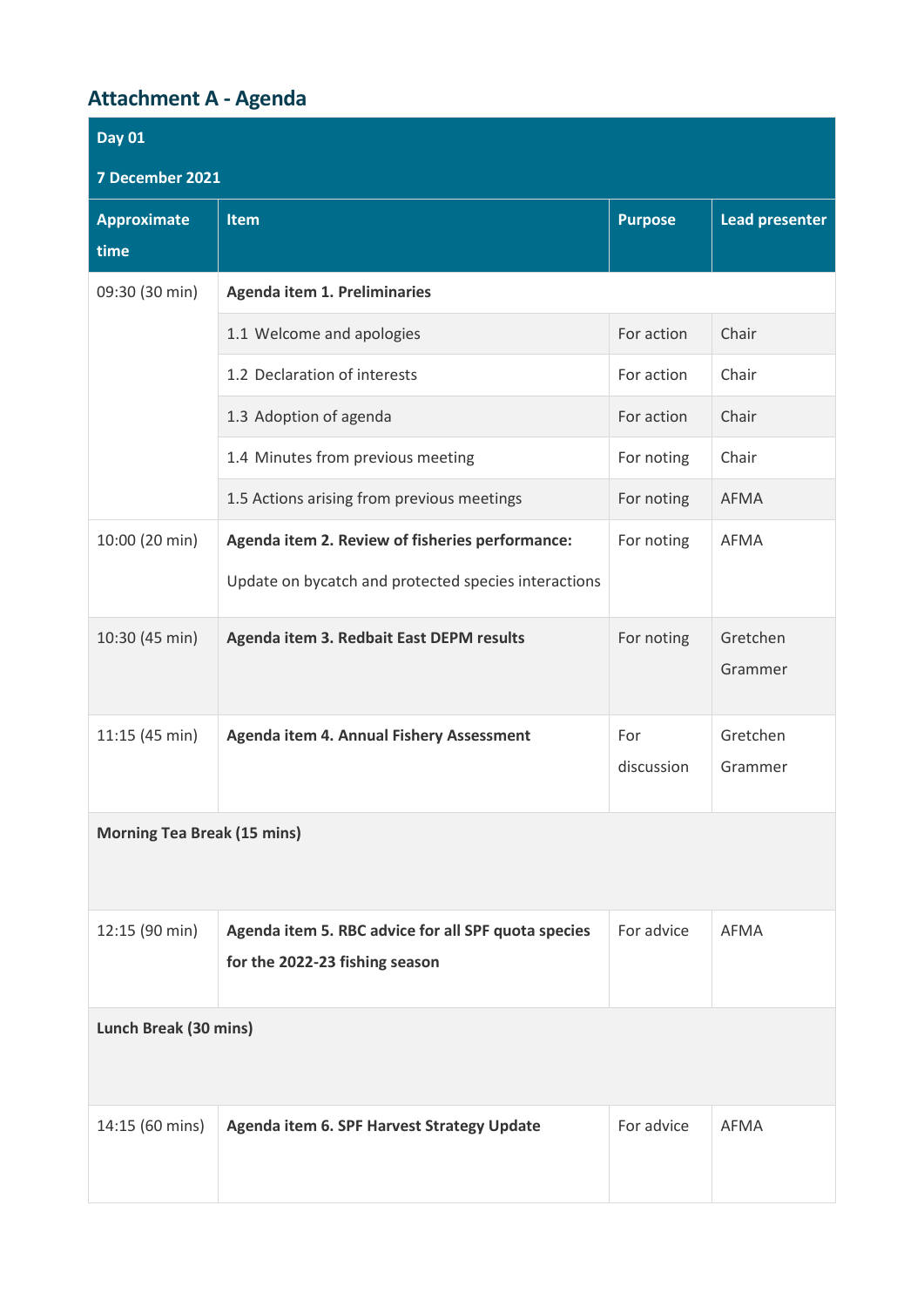| <b>Day 02</b>               |                                                                                                                                       |                   |                                 |  |  |  |  |  |  |
|-----------------------------|---------------------------------------------------------------------------------------------------------------------------------------|-------------------|---------------------------------|--|--|--|--|--|--|
| 8 December 2021             |                                                                                                                                       |                   |                                 |  |  |  |  |  |  |
| <b>Approximate</b><br>time  | <b>Item</b>                                                                                                                           | <b>Purpose</b>    | <b>Lead</b><br><b>Presenter</b> |  |  |  |  |  |  |
| 09:30 (45<br>mins)          | Agenda item 7. SPF Underwater Camera Project                                                                                          | For<br>noting     | John<br>Wakeford                |  |  |  |  |  |  |
| 10:15 (45<br>mins)          | Agenda item 8. SPF Bycatch and Discard Workplan                                                                                       | For advice        | <b>AFMA</b>                     |  |  |  |  |  |  |
| Morning Tea Break (15 mins) |                                                                                                                                       |                   |                                 |  |  |  |  |  |  |
| 11:15 (30<br>mins)          | Agenda item 9. SPF Five Year Strategic Research Plan<br>2022-26                                                                       | For advice        | <b>AFMA</b>                     |  |  |  |  |  |  |
| 11:45 (30<br>mins)          | Agenda item 10. SPF Annual Research Priorities 2023-24<br>Review of SPF research proposals for 2022-23<br>$\bullet$                   | For advice        | <b>AFMA</b>                     |  |  |  |  |  |  |
| Lunch (30 mins)             |                                                                                                                                       |                   |                                 |  |  |  |  |  |  |
| 12:15 (90<br>mins)          | Agenda item 11. Review of the SPF Dolphin Strategy                                                                                    | For advice        | <b>AFMA</b>                     |  |  |  |  |  |  |
| 13:45 (15<br>min)           | <b>Agenda item 12. Other Business</b>                                                                                                 | For<br>discussion | AFMA                            |  |  |  |  |  |  |
| 14:00 (5 min)               | <b>Agenda item 13. Next Meeting</b><br>December 2022 - Annual assessment of SPF stocks and<br>RBC advice, Research Priorities 2024-25 | For<br>noting     | AFMA                            |  |  |  |  |  |  |
| 14:05                       | <b>Close</b>                                                                                                                          |                   |                                 |  |  |  |  |  |  |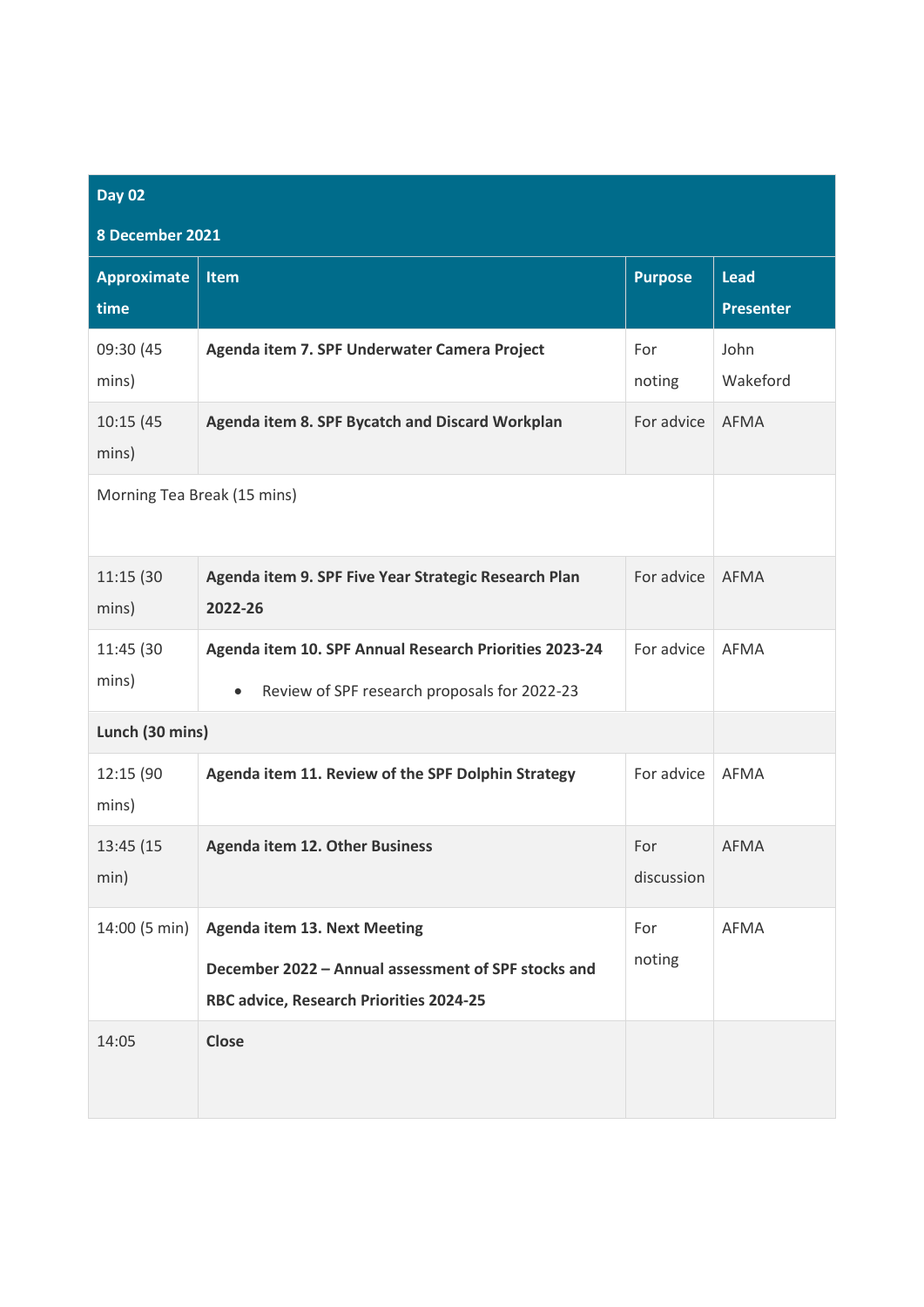## **Attachment B- Declarations of Interest**

| <b>Name</b>                  | <b>Membership</b>                    | <b>Declared interests</b>                                                                                                                                                                                                                                                                                                                               |
|------------------------------|--------------------------------------|---------------------------------------------------------------------------------------------------------------------------------------------------------------------------------------------------------------------------------------------------------------------------------------------------------------------------------------------------------|
| <b>Mr Max Kitchell</b>       | <b>Chair</b>                         | No interest, pecuniary or otherwise, in the SPF. Chair of the<br>Southern Bluefin Tuna Management Advisory Committee.                                                                                                                                                                                                                                   |
| <b>Mr Gerry Geen</b>         | Industry<br><b>Member</b>            | A partner in Seafish Tasmania Pty Ltd that holds a SESSF trawl<br>boat SFR.                                                                                                                                                                                                                                                                             |
| <b>Dr Tim Ward</b>           | <b>Scientific</b><br><b>Member</b>   | Associate Professor in Fisheries Science<br>Institute for Marine and Antarctic Studies (IMAS)<br>College of Sciences and Engineering<br>University of Tasmania<br>Director, Pelamis Pty Ltd                                                                                                                                                             |
|                              |                                      | Pelamis is an environmental consulting company that has started<br>a small project for SPFIA. The aim of the project is to evaluate the<br>effectiveness of the forward barrier net.                                                                                                                                                                    |
| <b>Dr Andrew Penney</b>      | <b>Scientific</b><br><b>Member</b>   | Director of Pisces Australis (Pty) Ltd which has a potential interest<br>in research in relation to the SPF.                                                                                                                                                                                                                                            |
| <b>Prof Caleb Gardner</b>    | <b>Economic</b><br><b>Member</b>     | No interest, pecuniary or otherwise, in the SPF. Employee of<br>Institute for Marine and Antarctic Studies (IMAS), which conducts<br>research on a range of fisheries issues including at times the SPF.                                                                                                                                                |
| <b>Mr Malcolm Poole</b>      | <b>Recreational</b><br><b>Member</b> | No pecuniary interest<br>Recfish Australia - Treasurer and RFANSW member NSW delegate<br>Recreational Fishing Alliance of NSW RFANSW - Committee<br>Member and Recreational Fishing Safety Officer Australian<br>Recreational Fishing Foundation ARFF - Alternate member for the<br><b>RFANSW</b>                                                       |
| <b>Ms Anissa</b><br>Lawrence | <b>Conservation</b><br><b>Member</b> | No pecuniary interest<br>Director of TierraMar Ltd<br>Independent consultant<br>Undertakes contracts for a number of Conservation NGOs,<br>government departments, non-government agencies and the<br>private sector on a range of fishery related matters<br>Conservation member on GABMAC, SPFRAG, SEMAC and the<br>South Australian Rock Lobster MAC |
| <b>Dr Lara Ainley</b>        | <b>AFMA</b><br><b>Member</b>         | AFMA - Manager, Small Pelagic, Squid and Scallop Fisheries- no<br>interest pecuniary or otherwise.                                                                                                                                                                                                                                                      |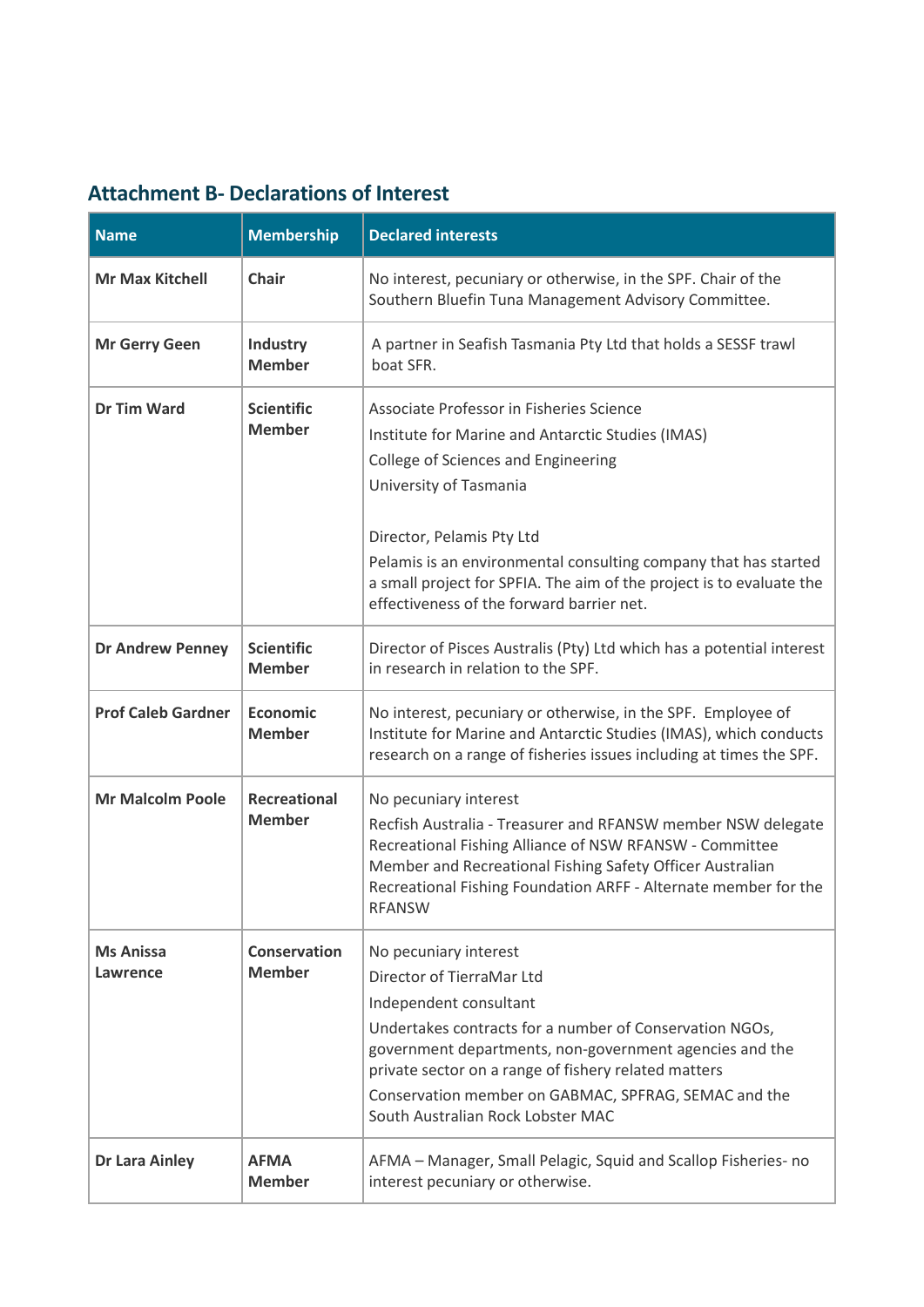| Mr Max Bayly                               | <b>Executive</b><br><b>Officer</b>   | AFMA – Senior Management Officer, Small Pelagic and Coral Sea<br>Fisheries. No interest pecuniary or otherwise.                                                                                                                                                             |  |  |  |
|--------------------------------------------|--------------------------------------|-----------------------------------------------------------------------------------------------------------------------------------------------------------------------------------------------------------------------------------------------------------------------------|--|--|--|
| Dr Jeremy Lyle                             | <b>Invited</b><br>Participant        | Senior Research Scientist, Institute for Marine and Antarctic<br>Studies which undertakes research in relation to the SPF from<br>time to time. Has led several research projects relevant to the SPF<br>and is involved in the assessment of Tasmania's scalefish fishery. |  |  |  |
| <b>Mr Tony Muollo</b>                      | <b>Invited</b><br><b>Participant</b> | Majority SPF quota holder and actively fishing in the fishery. Also<br>involved in other Commonwealth fisheries.                                                                                                                                                            |  |  |  |
| <b>Ms Rocio Noriega</b><br><b>Tronloso</b> | <b>Invited</b><br>Participant        | No interest pecuniary or otherwise.                                                                                                                                                                                                                                         |  |  |  |
| <b>Ms Frances</b><br><b>Seaborne</b>       | <b>State Observer</b>                | No interest pecuniary or otherwise.                                                                                                                                                                                                                                         |  |  |  |
| Dr John Stewart                            | <b>State Observer</b>                | No interest pecuniary or otherwise.                                                                                                                                                                                                                                         |  |  |  |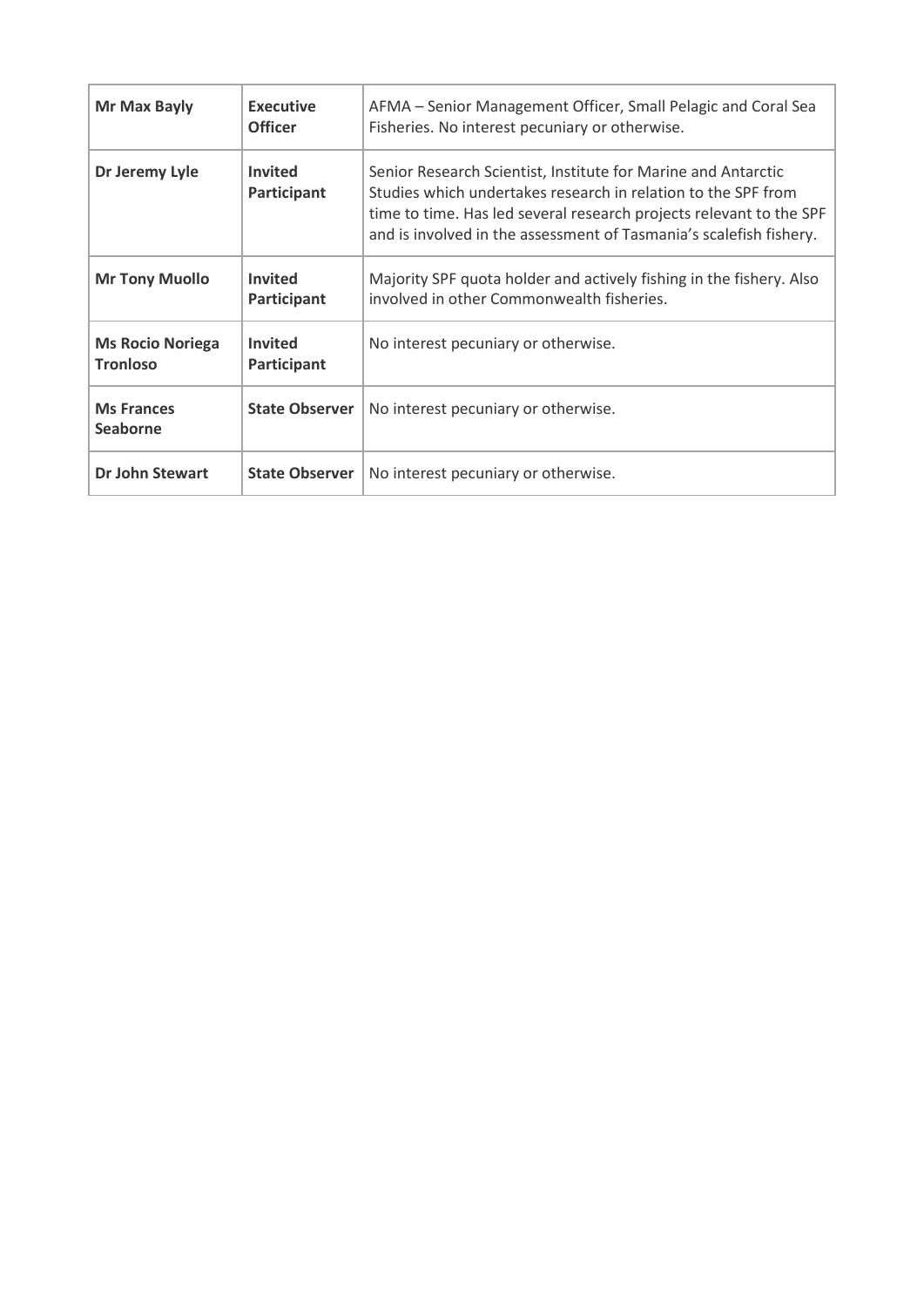## **Attachment C- Action items**

Complete/Redundant Note of the Underway Vet to start SPFRAG advice required / for noting

| <b>Meeting</b>  | <b>Agenda</b><br>item reference                                      | No. | <b>Description</b>                                                                                                                                                                                                                                                                                                                                 | <b>Responsibility</b>    | <b>Timeframe</b> | <b>Status update</b>                                                                                 |
|-----------------|----------------------------------------------------------------------|-----|----------------------------------------------------------------------------------------------------------------------------------------------------------------------------------------------------------------------------------------------------------------------------------------------------------------------------------------------------|--------------------------|------------------|------------------------------------------------------------------------------------------------------|
| <b>SPFRAG01</b> | 5.2 Triggers for<br>bycatch and<br>Ecological Risk re-<br>Assessment | 1.1 | AFMA to prepare a checklist that can be<br>reviewed annually, specific to the SPF, based<br>on the pro-forma detailed in Attachment A of<br>the 'Guidelines for ERA reassessment triggers<br>for Commonwealth Fisheries' and provide back<br>to the RAG for comments out of session.                                                               | <b>AFMA</b>              | SPFRAG 04        | Checklist provided at Agenda Item 2 of<br>SPFRAG04.                                                  |
| SPFRAG 01       | 5.2 Triggers for<br>bycatch and<br>Ecological Risk re-<br>Assessment | 1.2 | AFMA to include the updated list of bycatch<br>species weight and number of protected<br>species interactions provided as part of the<br>annual update on catch and effort in the<br>fishery, in the ERA checklist.                                                                                                                                | <b>AFMA</b>              | SPFRAG 04        | Provided at Agenda Item 2 of SPFRAG04.                                                               |
| <b>SPFRAG02</b> | 1.2 Declarations of<br>Interest                                      | 2.1 | The RAG suggested re-wording the agenda for<br>future meetings to explicitly make 'agreeing<br>the biomass' part of the RBC agenda item to<br>assist managing declared conflicts with this<br>item.                                                                                                                                                | <b>Executive Officer</b> | SPFRAG 03        | Updated in the Agenda (item 5)                                                                       |
| SPFRAG 02       | 2. Review of fishery<br>performance                                  | 2.2 | AFMA to develop a draft report for protected<br>species interactions that captures a broader<br>suite of information than just interaction<br>numbers (eg that includes life status, historical AFMA<br>trends, monitoring level, mitigation being used<br>and management response for consideration<br>by the RAG at its next meeting. The report |                          | SPFRAG 04        | AFMA have developed a more detailed<br>report which will be presented at SPFRAG<br>04 Agenda item 2. |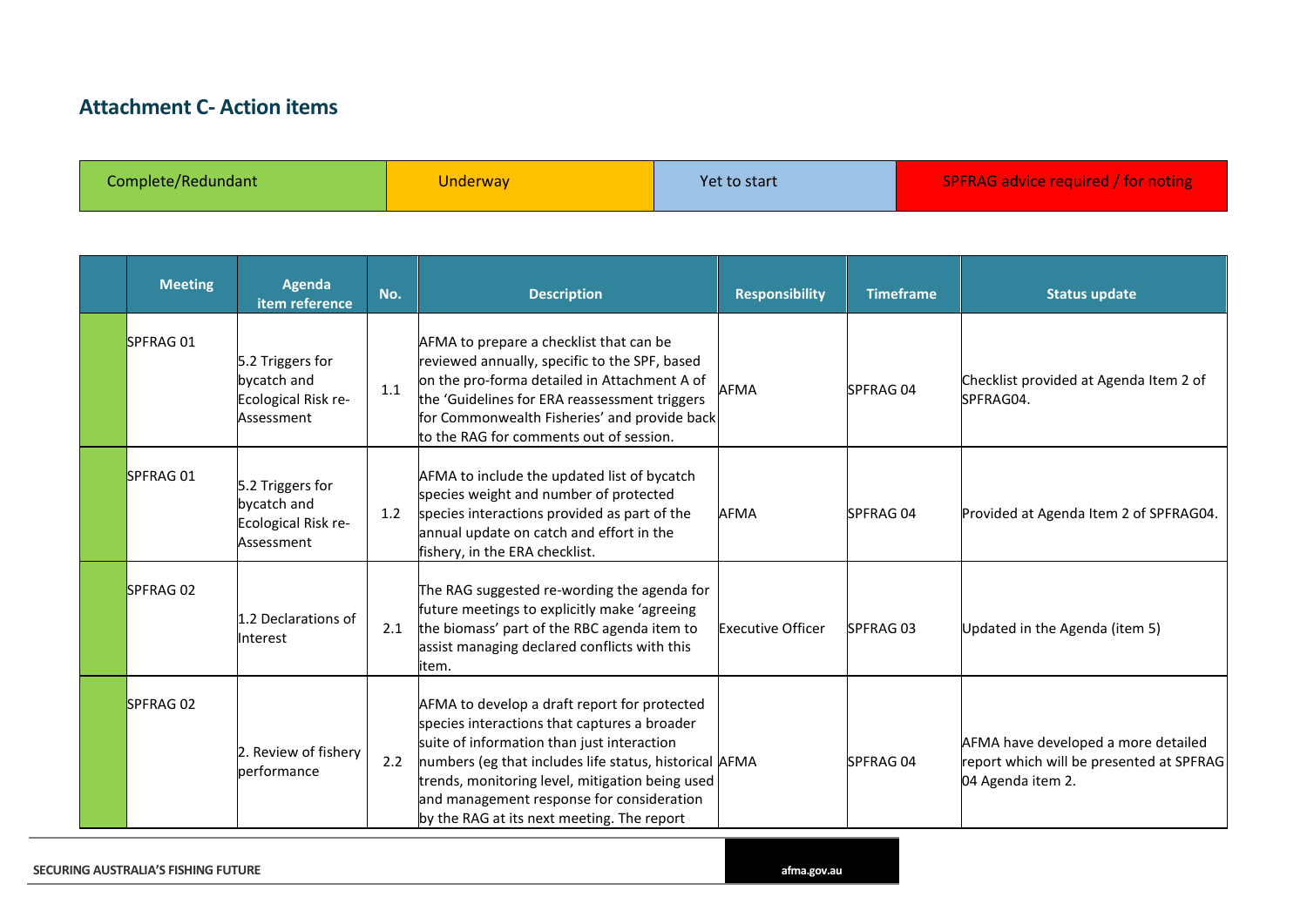|           |                                                                                      |     | could be done as part of or sit alongside the<br>ERA trigger report that is also under<br>development. In addition to protected<br>species, information should also be collated on<br>species of interest such as sunfish.                                              |                             |               |                                                                       |
|-----------|--------------------------------------------------------------------------------------|-----|-------------------------------------------------------------------------------------------------------------------------------------------------------------------------------------------------------------------------------------------------------------------------|-----------------------------|---------------|-----------------------------------------------------------------------|
| SPFRAG 02 | 3.3. RBC advice for<br>SPF stocks,<br>including agreeing<br>new biomass<br>estimates | 2.4 | Tim Ward to include monthly catch figures to<br>accompany the weekly CPUE graphs presented Tim Ward<br>as part of the Annual Fishery Assessment.                                                                                                                        |                             | SPFRAG 03     | Tim ward / Gretchen to provide update at<br>SPFRAG 04, December 2021. |
| SPFRAG 02 | 4. Harvest Strategy<br>Review                                                        | 2.5 | For the RAGs consideration at its July meeting,<br>AFMA to update the SPF HS, including the<br>development of a draft metarule that outlines<br>if the stock moves outside of the range tested<br>under the MSE that the RAG would consider an<br>appropriate response. | <b>AFMA</b>                 | SPFRAG 04     | To be discussed at SPFRAG 04 at Agenda<br>Item 6                      |
| SPFRAG 03 | 3. SPF Bycatch and<br>Discard Workplan                                               | 3.1 | AFMA to enquire into the purpose of the<br>confidentiality arrangements of Vessel<br>Management Plans across Commonwealth<br>fisheries and provide the RAG with an update<br>at its next meeting in December 2021.                                                      | <b>AFMA</b>                 | SPFRAG 04     | Yet to commence                                                       |
| SPFRAG 03 | 3. SPF Bycatch and<br>Discard Workplan                                               | 3.2 | The results of the SPF Underwater Camera<br>Project be presented to the RAG at its next<br>meeting                                                                                                                                                                      | John Wakeford               | SPFRAG 04     | To be presented at SPFRAG 04 Agenda<br>Item <sub>7</sub>              |
| SPFRAG 03 | 3. SPF Bycatch and<br>Discard Workplan                                               | 3.3 | The Draft SPF Bycatch and Discard Workplan<br>be updated with recommendations from<br>SPFRAG noted in the minutes                                                                                                                                                       | <b>AFMA</b>                 | SPFRAG 04     | To be presented at SPFRAG 04 Agenda<br>Item 8                         |
| SPFRAG 03 | 4. ERA Annual<br><b>Triggers</b>                                                     | 3.4 | AFMA and Tim Ward to update the secondary<br>indicators in the Checklist to ensure they are<br>specific to the SPF                                                                                                                                                      | <b>AFMA and Tim</b><br>Ward | December 2021 | Completed and reflected in Agenda Item<br>2 attachment C.             |